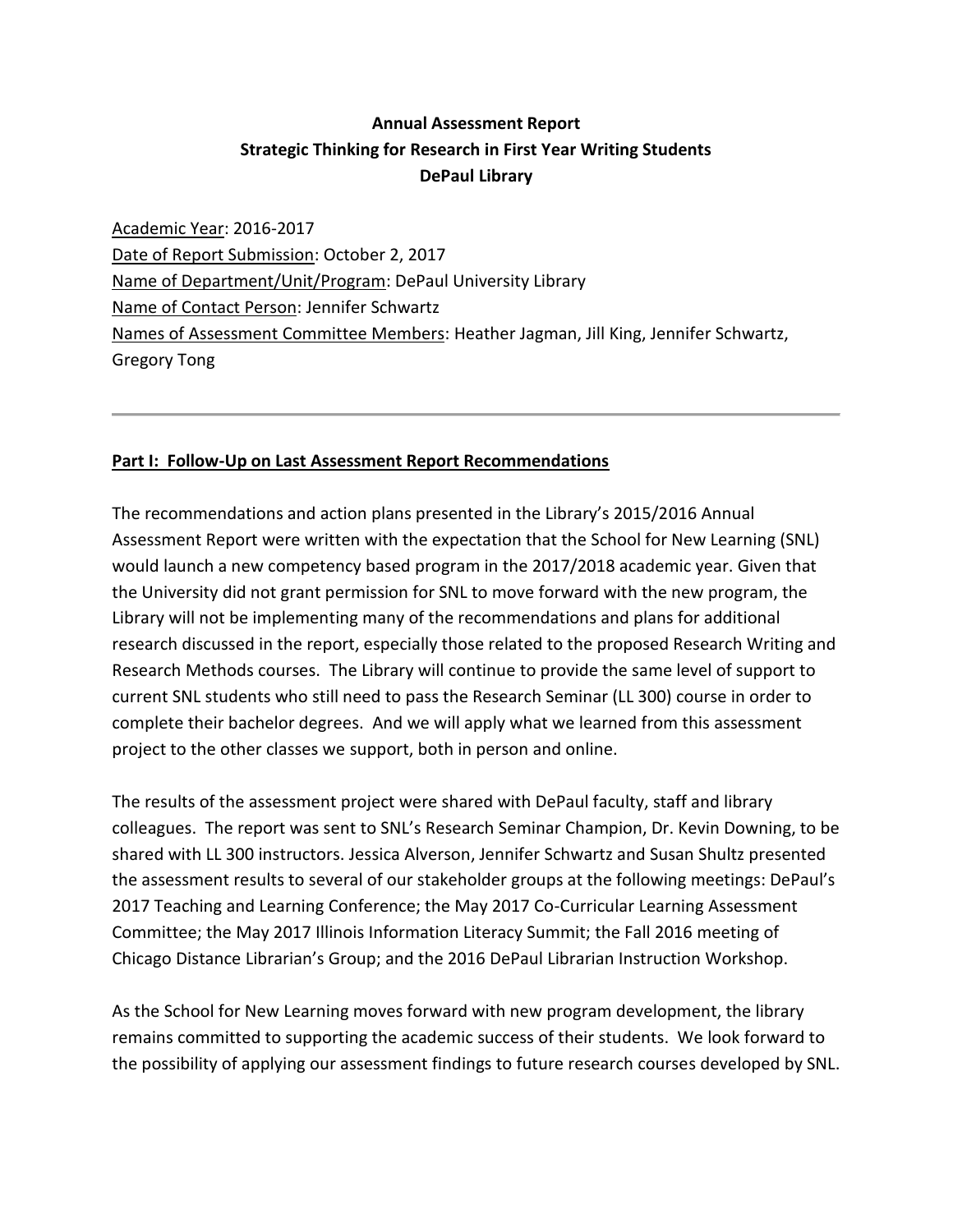### **Part II: Report on This Year's Assessment Project**

### Abstract

In collaboration with the department of Writing, Rhetoric, and Discourse (WRD), the Library provides research instruction to students in the First-Year Writing Program. Librarians meet with each section of WRD 104 to teach a 90-minute instruction session focusing on critical research skills, finding and evaluating sources, and developing a research strategy.

For this assessment project, we investigated whether our teaching materials effectively target the strategic thinking skills that students need at the beginning of their research. In order to evaluate the learning outcome "Strategize," we collected and analyzed a worksheet students complete before attending their library instruction session. The worksheet is accompanied by an online tutorial and guides students through exploring and developing their research topic. During Winter Quarter 2017, we collected 136 worksheets from twelve sections of WRD 104 and analyzed the worksheets using an original rubric.

Our results indicated that 71% of students achieved an overall score of acceptable or better on the worksheet, and we concluded that our teaching materials are successfully helping students meet our learning outcome. We also analyzed each section of the worksheet to see where we might provide students with additional support in this process, including a correlation analysis which revealed that the technique students choose to explore their topic impacts their overall performance on the worksheet. Based on our findings, we made several changes to our teaching materials to further emphasize the strategic thinking skills we want students to learn from the library instruction session.

#### Learning Outcome Assessed

The Library assessed the learning outcome **"Strategize,"** which addresses the skills students need at the beginning stages of a research project. The learning outcome states: Students will be able to identify gaps in their current knowledge in order to determine the data, evidence, and diverse viewpoints needed to support their research and learning goals.

#### Data Collection and Methodology

Assessment this year focused on our collaborative work with the Writing, Rhetoric, and Discourse department, specifically with WRD 104, a required first year writing class. The Library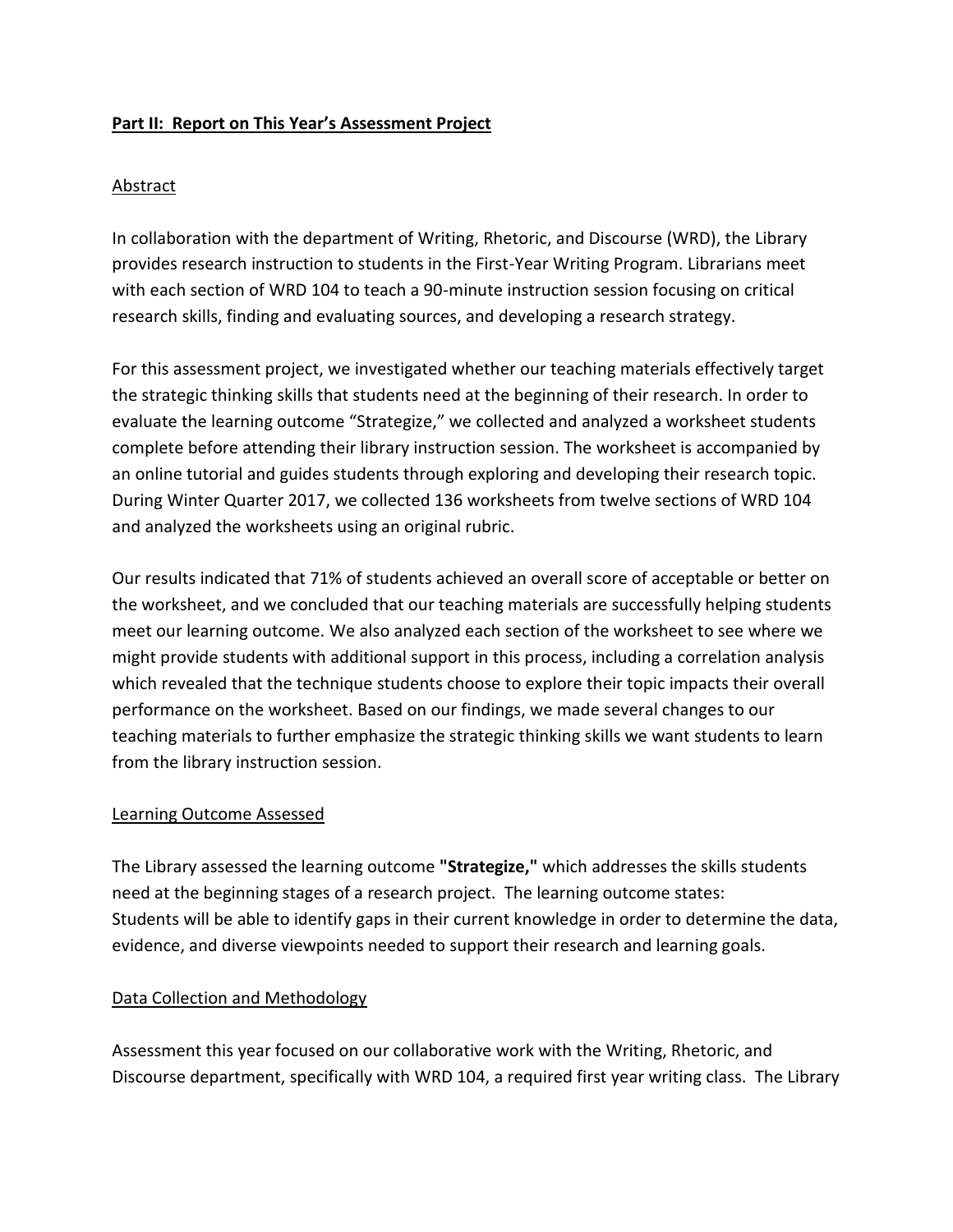leads a 90-minute instruction session with these students during the quarter, teaching critical research skills, how to find and evaluate sources, and how to strategize about research.

Since we chose to assess the skills students need at the beginning stages of research, we examined a worksheet students complete (Appendix A) in conjunction with an online tutorial designed by our e-learning librarian, "Developing a Research Question," [http://tutorials.library.depaul.edu/e-learning/developing-a-research-question.](http://tutorials.library.depaul.edu/e-learning/developing-a-research-question) Students are asked to finish these before class and bring them to the library instruction.

The worksheets have four questions. First, students are asked to write their general research topic. Second, they complete a topic exploration exercise (explained in the online tutorial) that includes different aspects and/or viewpoints related to their chosen topic. Third, students refine their original topic into a research question. And fourth, students list two things that they need to learn more about in order to write their paper.

During Winter Quarter 2017, four librarian co-investigators collected and analyzed the "Developing a Research Question" worksheets from students in 12 sections of WRD 104. A total of 136 worksheets were collected, for a participation rate of approximately 45.3%.<sup>1</sup> Student participation was voluntary.

The research team analyzed the worksheet using an original rubric we created for this project (Appendix B). Our rubric was inspired by the research conducted by Rinto, Bowles-Terry & Santos, detailed in their article, "Assessing the Scope and Feasibility of First-Year Students' Research Paper Topics."<sup>2</sup>

Worksheets were scored on the following four criteria using a three-point scale.

- 1. Exploration exercise includes diverse aspects of the topic of interest
	- Students complete an exploration of their topic, choosing between Free Writing, Mind Mapping, or the 5 Ws. The student should include at least three diverse concepts related to the initial topic.
- 2. Topic of interest is developed into a preliminary research question
	- Students are asked to draw on their exploration exercise to create a research question. The student should use the concepts from the exploration exercise to create a research question.

 $1$  WRD 104 sections are generally capped at 25 students.

<sup>2</sup> Rinto, E., Bowles-Terry, M., & Santos, A. J. (2017). Assessing the Scope and Feasibility of First-Year Students' Research Paper Topics. *College & Research Libraries*, *77*(6).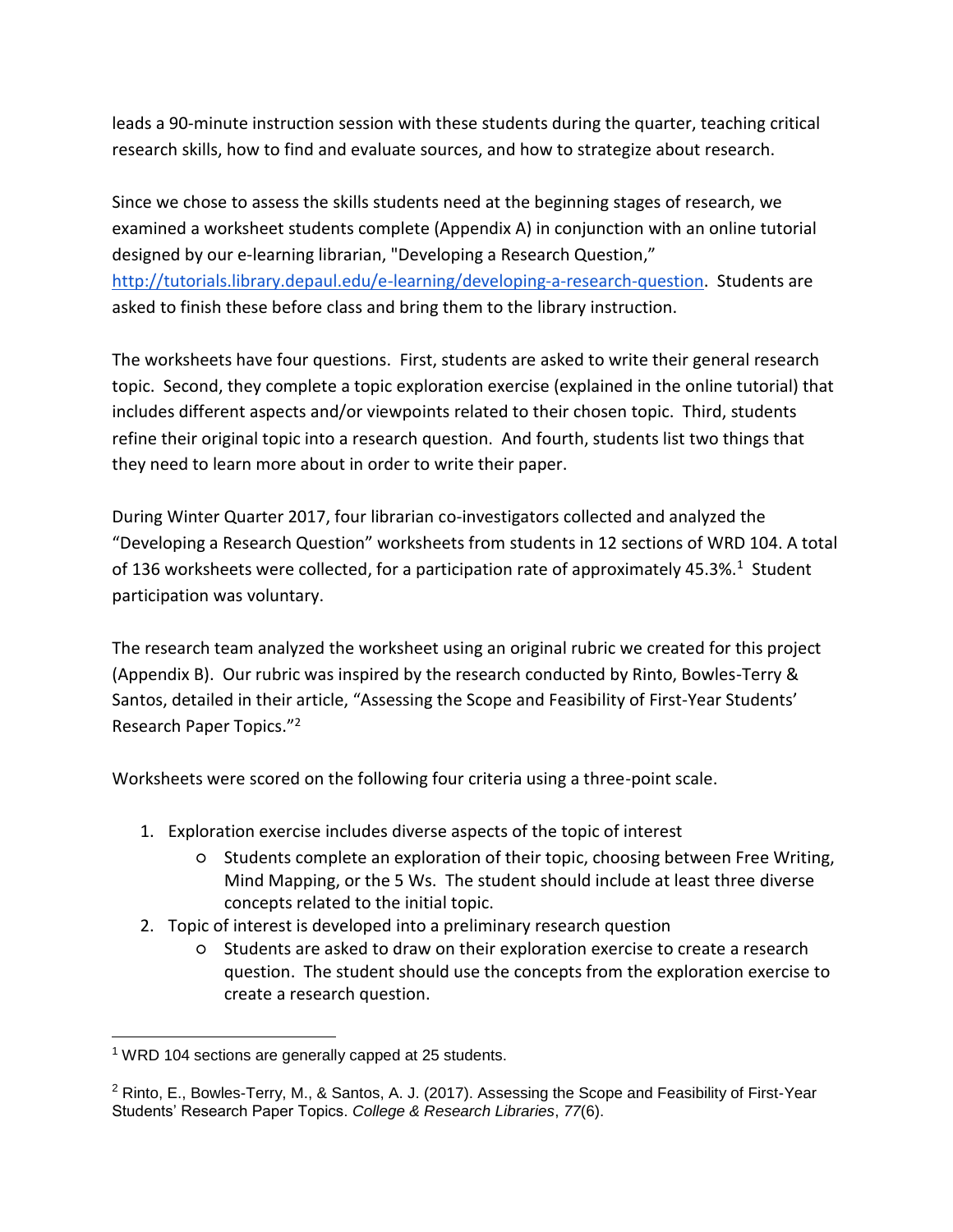- 3. Preliminary research question is researchable
	- The question shouldn't be too broad or too narrow and there should be a variety of resources available on the topic for the student to consult.
- 4. Response to reflection question demonstrates understanding of gaps in knowledge.
	- Students should identify two examples of information needed for their research.

A score of 1 is considered "beginning," 2 is "meets expectations," and 3 is "exemplary." For this assessment project, scoring a 2 or 3 would be considered acceptable or better performance in meeting our learning outcome.

Our group met several times to norm the data, working through discrepancies and adding clarifying comments to our rubric for better inter-rater reliability. After coming to a consensus about the scoring, we divided the de-identified 136 worksheets among the four of us and scored them independently.

We averaged the overall scores to determine how many students met the threshold of success. We then performed a correlation analysis to determine if success in one portion of the worksheet was related to success in another portion of the worksheet. And finally, we looked closely at the scores for each individual criterion on our rubric to see where students were succeeding or struggling.

## **Results**

In determining whether students had successfully met our learning outcomes, we averaged the score for the four criteria. 2 and above is considered to be acceptable or better performance. Based on the average of the four criteria, 97 students (71%) achieved acceptable or better performance. The overall average score was 2.20.

| <b>Learning Outcome</b>                                                                                                                                                                   | # Students Assessed | # Students with Acceptable<br>or Better Performance |
|-------------------------------------------------------------------------------------------------------------------------------------------------------------------------------------------|---------------------|-----------------------------------------------------|
| Strategize:<br>Identify gaps in their current<br>knowledge in order to determine<br>the data, evidence, and diverse<br>viewpoints needed to support<br>their research and learning goals. | 136                 | 97                                                  |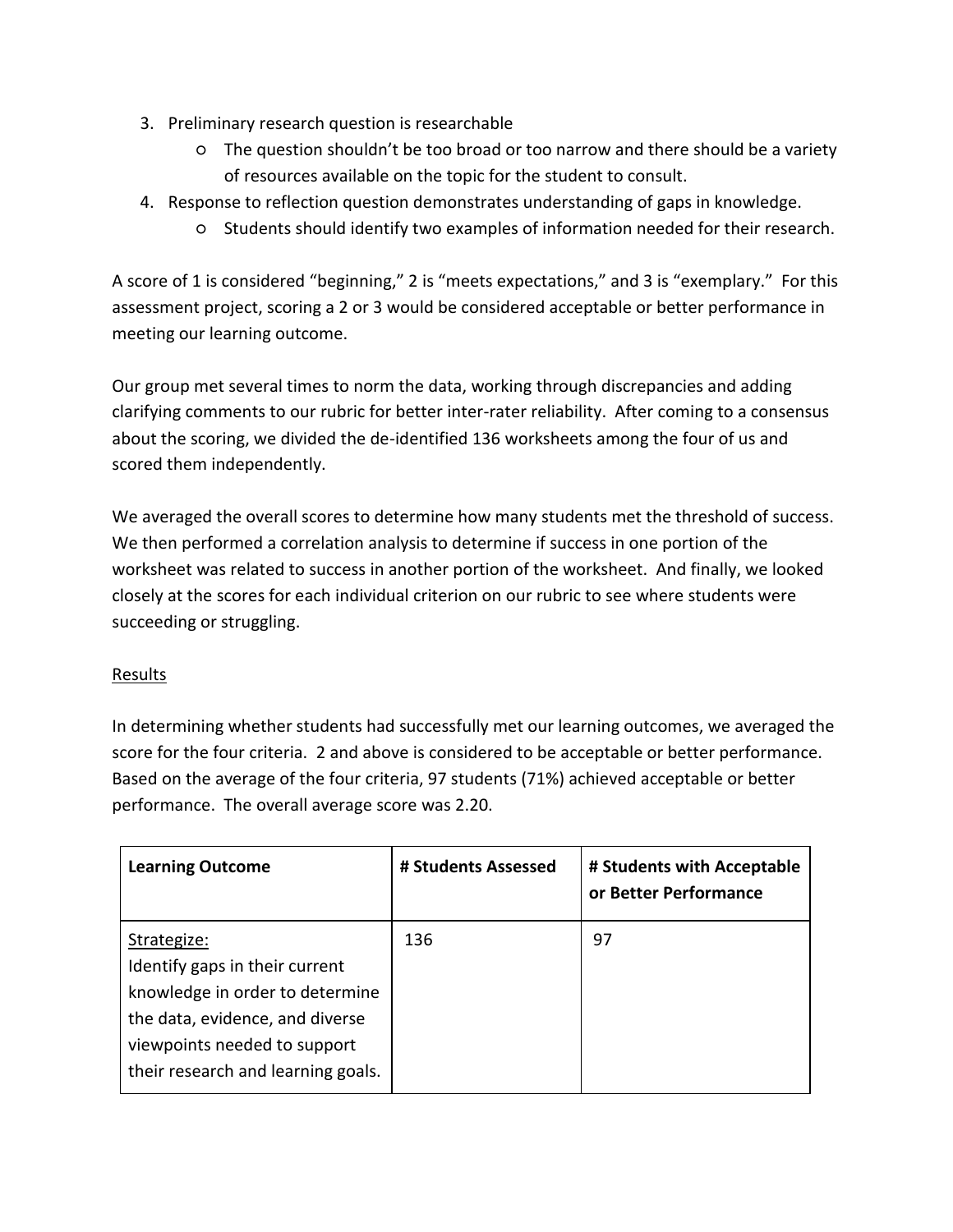In addition to determining how well students did overall, we hoped to examine different aspects of the worksheet to see where we might provide students with additional support in this process. Grading each criterion separately, we found the following results (Appendix C):

- Criterion 1. Exploration exercise includes diverse aspects of the topic of interest. 94% (n=128) were successful. The average score was 2.46. 53% (n=72) scored a 3.
- Criterion 2. Topic of interest is developed into a preliminary research question. 79% (n=107) were successful. The average score was 2.08. 30% (n=41) scored a 3.
- Criterion 3. Preliminary research question is researchable. 82% (n=111) were successful. The average score was 2.09. 28% (n=38) scored a 3.
- Criterion 4. Response to reflection question demonstrates understanding of gaps in knowledge. 82% (n=111) were successful. The average score was 2.17. 43% (n=58) scored a 3.

A correlation analysis of all 136 worksheets reflects the strongest correlation between criterion 2 and 3; +0.56 indicating a moderate (positive) relationship. The next strongest correlation was between criterion 1 and 2; +0.50 indicating a moderate (positive) relationship (Appendix D, Table 1).

The correlation analysis of all 136 worksheets, and of each of the three techniques, only revealed one strong correlation (Appendix D). This was between criteria 1 and 2 on worksheets using the Mind Mapping technique. This reflects that students who used Mind Mapping for question 2 on the worksheet, and scored high on criterion 1, tended to develop a better preliminary research question and thus scored higher on criterion 2 than students using the other exploration exercise techniques.

## Interpretation of Results

Based on our results, the "Developing a Research Question" worksheet is successfully helping the majority of students identify gaps in their current knowledge in order to determine the data, evidence, and diverse viewpoints needed to support their research and learning goals. 71% achieved acceptable or better performance on their worksheets with an average score of 2.20.

Students were most successful in fulfilling criterion 1 of the rubric -- including diverse aspects of the topic in the exploration exercise -- with 94% receiving a grade of 2 or 3, with an average score of 2.46. They were less successful in fulfilling the other three criteria. Criterion 2 - developing the topic into a research question -- had the lowest average score of 2.08, followed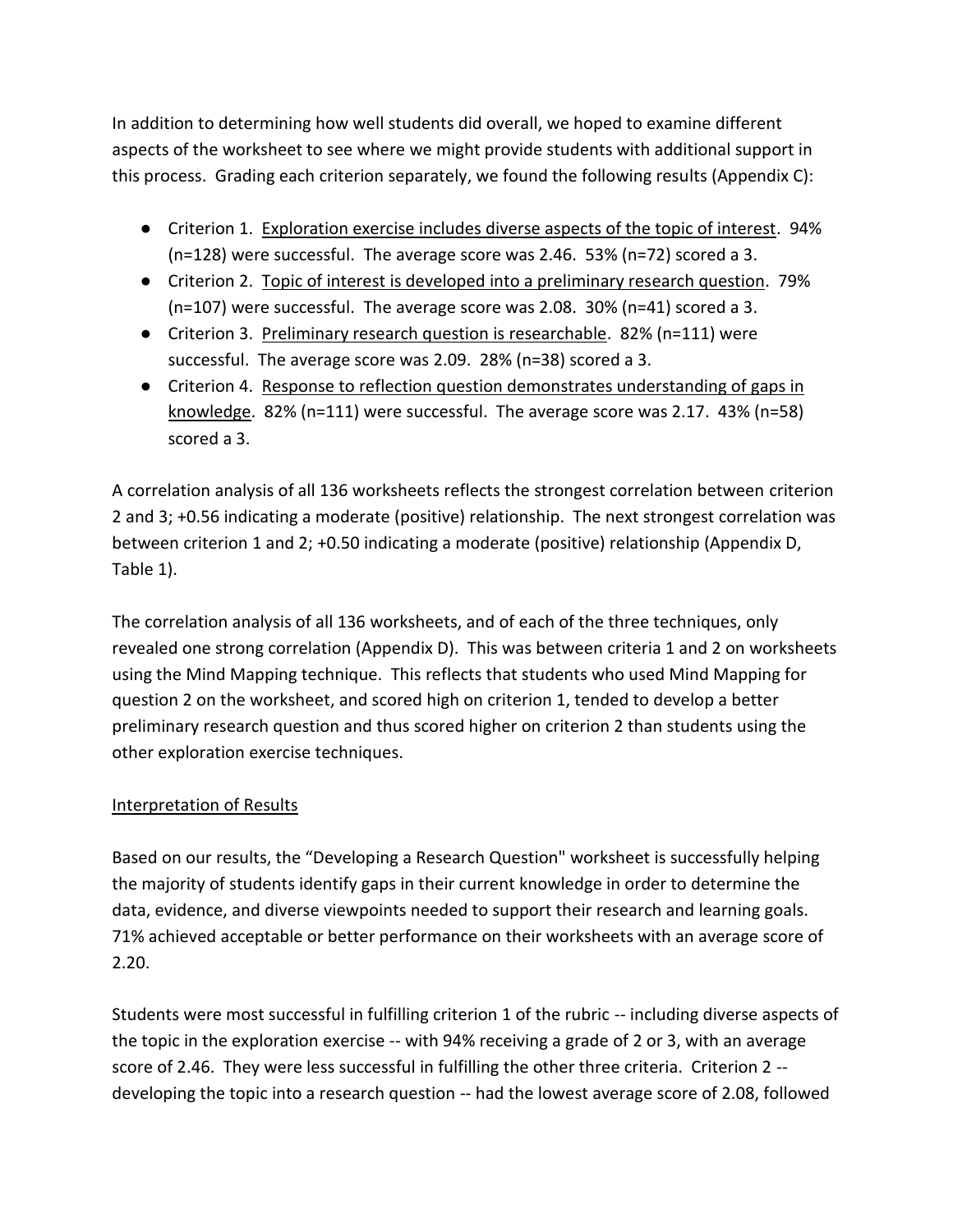by criterion 3 -- the question is researchable -- with an average score of 2.09. Students did better with criterion 4 -- identifying knowledge gaps -- with an average score of 2.17. (Average scores are available in Appendix C, Table 1)

The aspect of the worksheet that students seemed to struggle with the most was developing a good preliminary research question that's researchable. While 79% of the students were successful in developing a preliminary research question that meets or exceeds expectations, and 82% had a research question that was researchable; only 30% had an exemplary research question, and 28% achieved exemplary for their question being researchable. However, they did better with their understanding of gaps in knowledge. 82% successfully met this particular criterion, with 43% achieving exemplary. This component of the worksheet was recently added and the students seemed to benefit from it. (Percentage of Successful Students are available in Appendix C, Table 2; Percentage of Exemplary Students are available in Appendix C, Table 3)

The technique that students chose for the exploration exercise impacted how well they did overall on the worksheet. Students who utilized the 5W's and Mind Mapping techniques performed significantly better than those who used Free Writing. They also tended to score higher on each of the individual criteria. Students who used the Free Writing technique didn't provide as many diverse concepts and subtopics in the exploration exercise as students who used the other two techniques. This seemed to impact their performance on the rest of the worksheet.

Students who used Mind Mapping had the highest overall scores, with an average of 2.32. They did exceptionally well on the exploration exercise with an average score of 2.64 (Appendix C, Table 1). The success rate for this particular criterion was 100% of which 64% were exemplary (Appendix C, Table 2). This success translated into a significantly better preliminary research question when compared to the worksheets where students used the 5W's or Free Writing techniques.

45% of the students using Mind Mapping had an exemplary research question (Appendix C, Table 3). The strength of the connection between the exploration exercise and the research question is reflected by the results of the correlation analysis. Criteria 1 and 2 have a correlation of +0.75 (Appendix D, Table 3). These students also scored highest on having a researchable question with 41% achieving exemplary, and in their understanding of gaps in knowledge with 50% achieving exemplary (Appendix C, Table 3).

Students who chose Free Writing as their exploration exercise technique didn't do quite as well. The average overall score was 2.02. The average score for the exploration exercise was 2.24.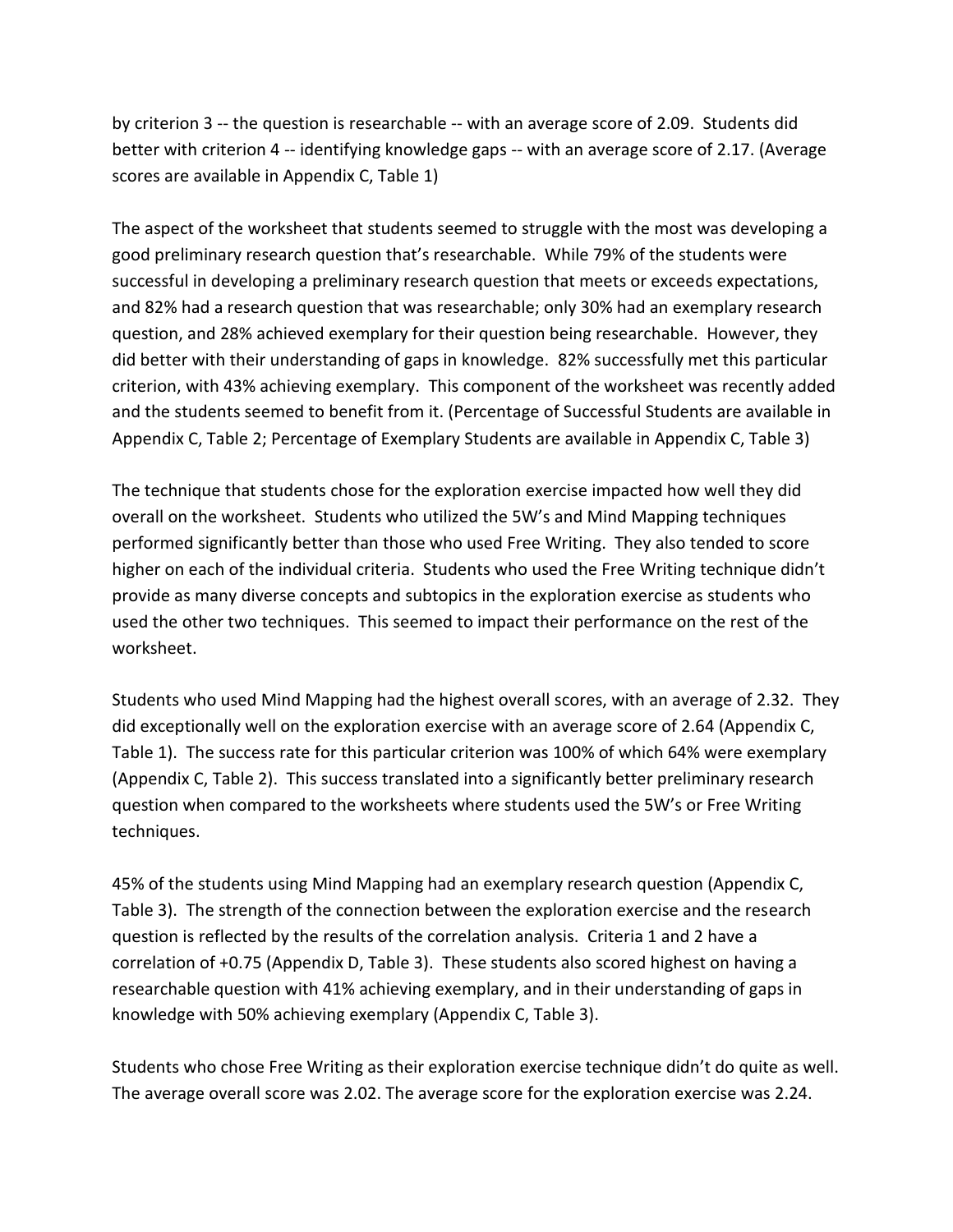The success rate for this criterion was 84% of which 44% were exemplary. Only 24% had an exemplary research question and 16% achieved exemplary for researchability. The average scores for both criteria were 1.92 and 1.96, respectively (Appendix C).

Overall, we are very satisfied with the results. While students are not always ready to write a fully developed research question when we see them in the library (typically during the 3rd or 4th week of the quarter), the students in this study were able to recognize diverse aspects and viewpoints in their topic explorations, and were able to identify data and information that they needed to learn more about.

## Recommendations and Plans for Action

Based on findings from our assessment project, we decided to make several immediate changes to the Developing a Research Question worksheet that students complete prior to their library instruction session (Revised Worksheet, Appendix E):

1. As part of the assessment project, we added a new question to the worksheet for the duration of the study: "What do you need to learn more about in order to answer your research question?" This question proved highly effective at getting students to identify specific gaps in their knowledge. In Autumn Quarter 2017, this question will be added to the worksheet for all WRD 104 sections.

2. We previously intended for students to reach the end of the worksheet having developed a strong preliminary research question. However, we learned that many students are not ready to identify a research question at this stage of their research process. Instead, we will shift the focus of the worksheet to emphasize flexibility and strategic thinking around a topic. Effective Autumn Quarter 2017, we have reordered the questions and asked students to identify gaps in their knowledge immediately following the topic exploration activity. Our final question will ask students to incorporate ideas from the exploration activity and develop two to three possible research questions they could investigate (instead of articulating a single preliminary research question).

3. Our results also indicated a correlation between students who used either the Mind Mapping or 5Ws technique to complete the topic exploration activity and higher overall success on the worksheet. Since using the Free Writing technique correlated with a lower rate of success, we will consider removing this option from the worksheet altogether. This change will require additional time to implement, as the online tutorial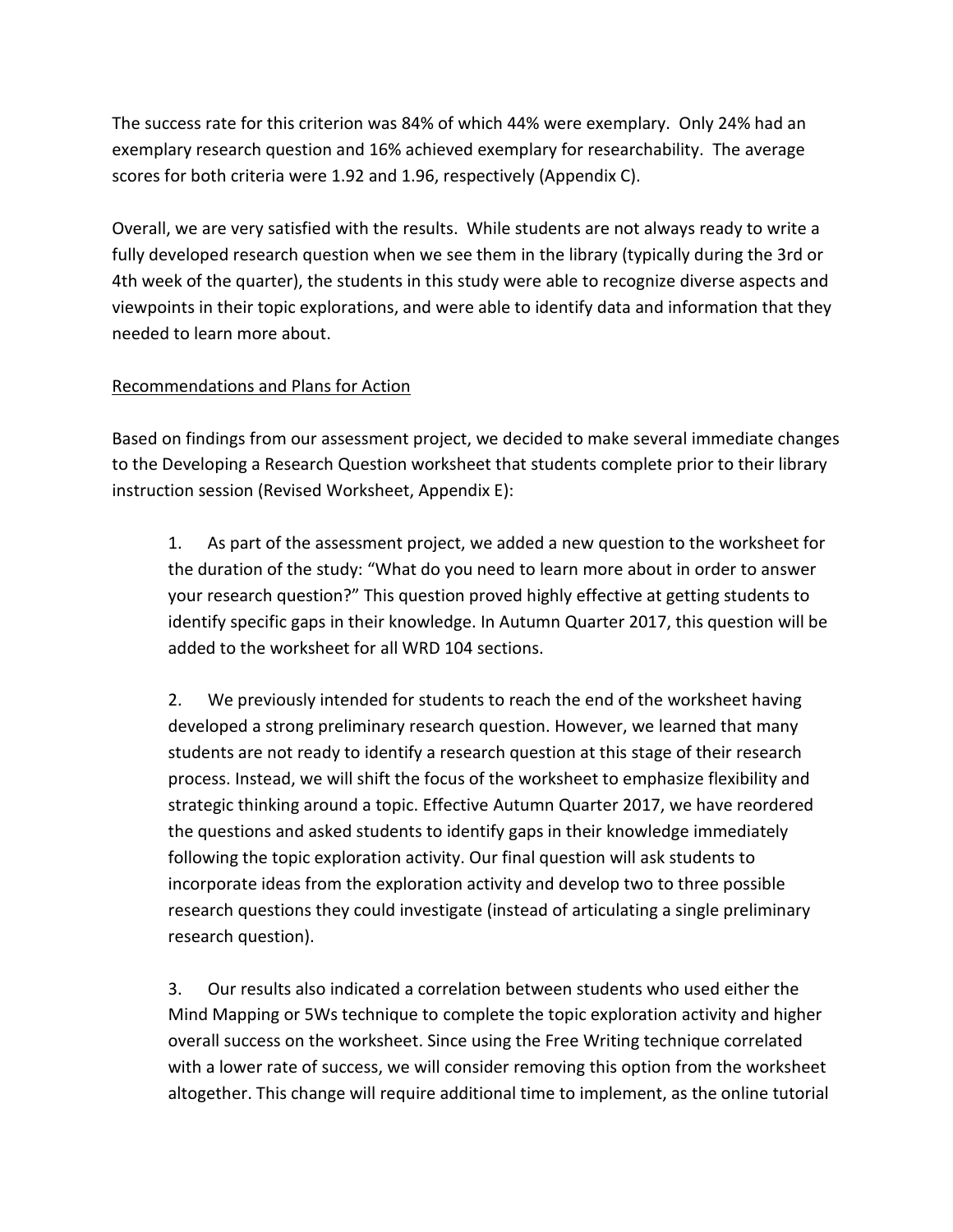would need to be updated. We also noted that students were less likely to choose the Mind Mapping technique (probably due to difficulties creating a Mind Map when doing the assignment online), and we are considering ways to make Mind Mapping easier for students to try. These changes will be discussed during Winter Quarter 2018 for possible implementation by Fall Quarter 2018.

We believe these changes to the Developing a Research Question tutorial and worksheet will contribute to an improved learning experience for students that will help them meet our learning outcome of "Strategize."

We shared the results of our study with WRD 104 faculty and instruction librarians before the start of Autumn Quarter 2017, discussing our rationale for these changes to the tutorial and worksheet. We hope this leads to further collaboration with WRD 104 faculty that will allow us to align our approach to teaching topic development during library instruction with their teaching strategies, both during library instruction as well as in their classes.

We also plan to use this study to launch an ongoing assessment of our WRD 104/HON 100 instruction program. Since instruction for these classes is the foundation of the Library's information literacy instruction program, we want to ensure that our learning goals are being met and that updates are regularly implemented. During the upcoming year, at least one member of our assessment team will liaise with the Library's Instruction Working Group to devise a strategy for assessing the impact of our changes to the Developing a Research Question worksheet, as we continue to assess the WRD 104/HON 100 library instruction curriculum over the next year.

Finally, additional data was collected for the project that we may consider using for further investigation, including mining and analyzing the text from student topics, research questions, and gaps in knowledge. Projects using this data could help inform our understanding of the kinds of topics students choose and the terms and vocabulary that students identify as relevant.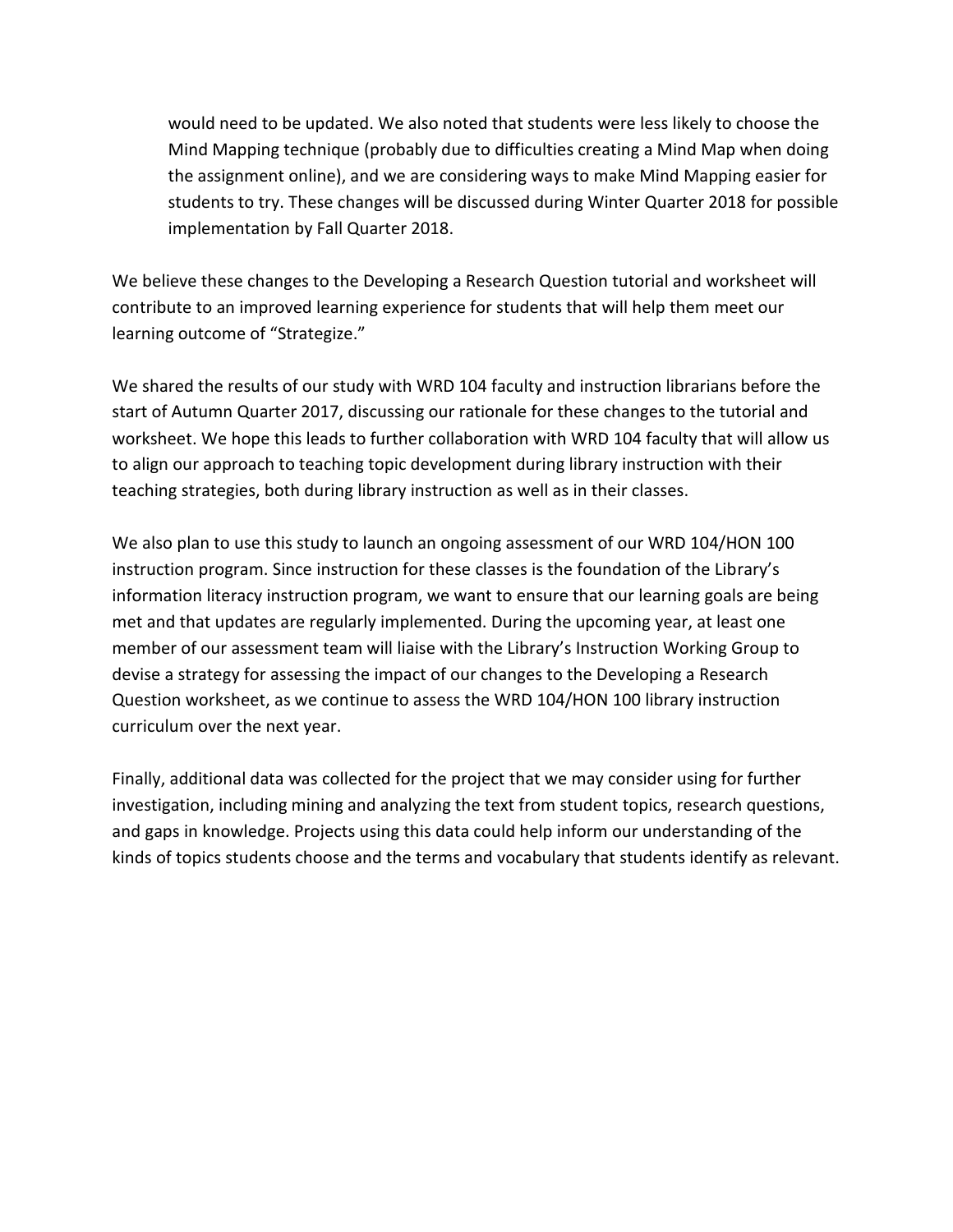**Appendix A: Developing a Research Question Worksheet**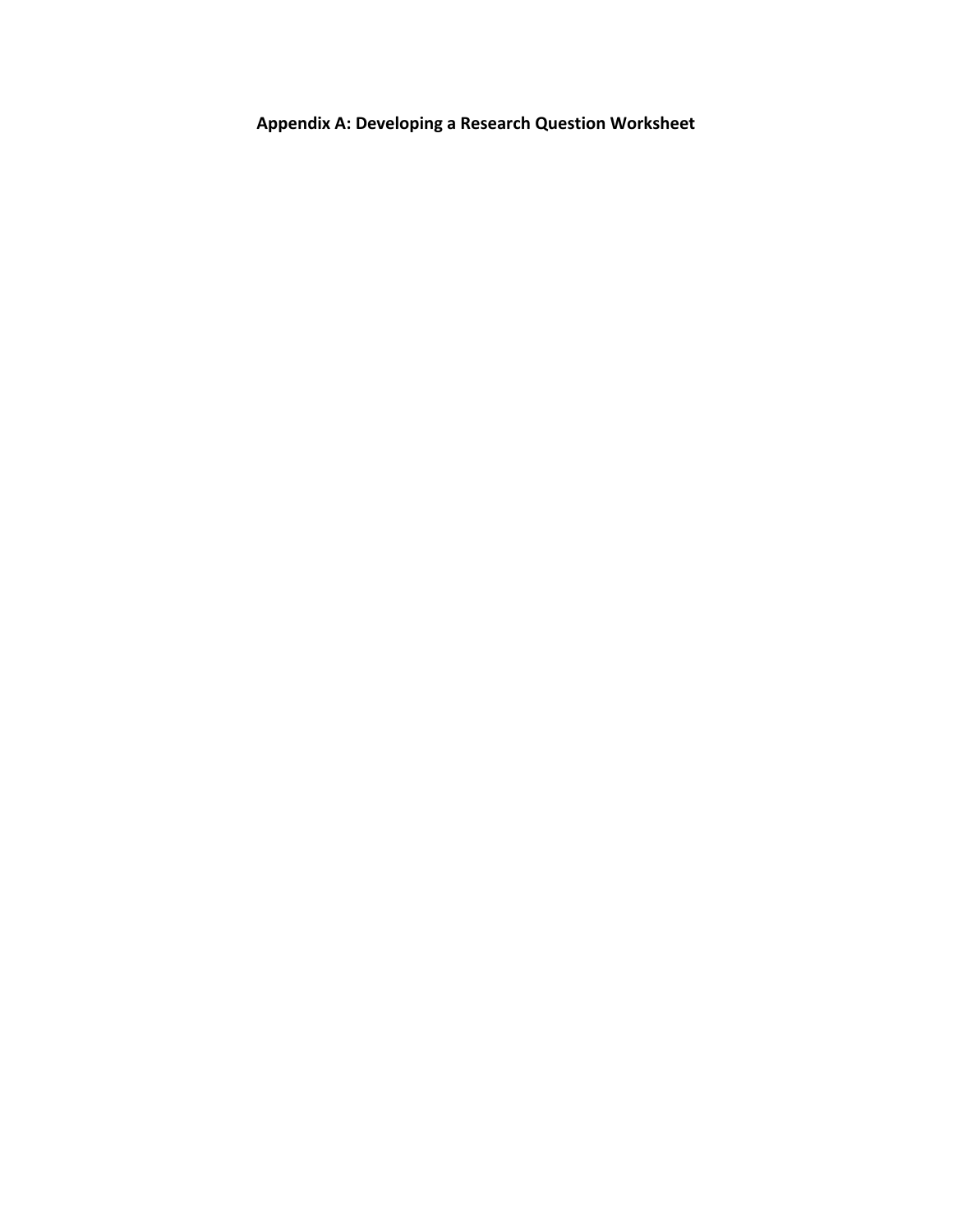# **Developing a Research Question**

**Instructions:** After watching the Developing a Research Question tutorial, complete the following 4 questions.

- **1. My topic of interest**: \_\_\_\_\_\_\_\_\_\_\_\_\_\_\_\_\_\_\_\_\_\_\_\_\_\_\_\_\_\_\_\_\_\_\_\_\_\_\_\_\_\_\_\_\_\_\_\_\_\_\_
- **2. Use one of the techniques from the tutorial (free writing, 5Ws, or mind mapping) to explore your topic.**

| <b>5Ws:</b> answer the following questions<br>Who does your topic impact? Who cares<br>about your topic? | Free writing: write continuously for a set amount of<br>time. Ignore grammar and spelling. Write what you<br>know and identify gaps and questions to pursue. |
|----------------------------------------------------------------------------------------------------------|--------------------------------------------------------------------------------------------------------------------------------------------------------------|
| What is influenced by or influences your                                                                 |                                                                                                                                                              |
| topic?                                                                                                   | Mind mapping: a visual form of brainstorming. Include                                                                                                        |
| When was or is your topic relevant?                                                                      | related subtopics, concepts and words and connect to                                                                                                         |
| <b>Where</b> is your topic relevant?                                                                     | them to your topic.                                                                                                                                          |
| Why is your topic important?                                                                             |                                                                                                                                                              |

#### **3. My preliminary research question**:

**TIP:** *Your research question should be more formed than your initial topic of interest. Use your free writing, 5Ws, or mind map to help you formulate your research question*.

#### **4. On the other side of this paper, please answer the following:**

Based on your exploration of this topic so far, what do you need to learn more about in order to answer your research question? Write down at least two aspects of your topic that need further research.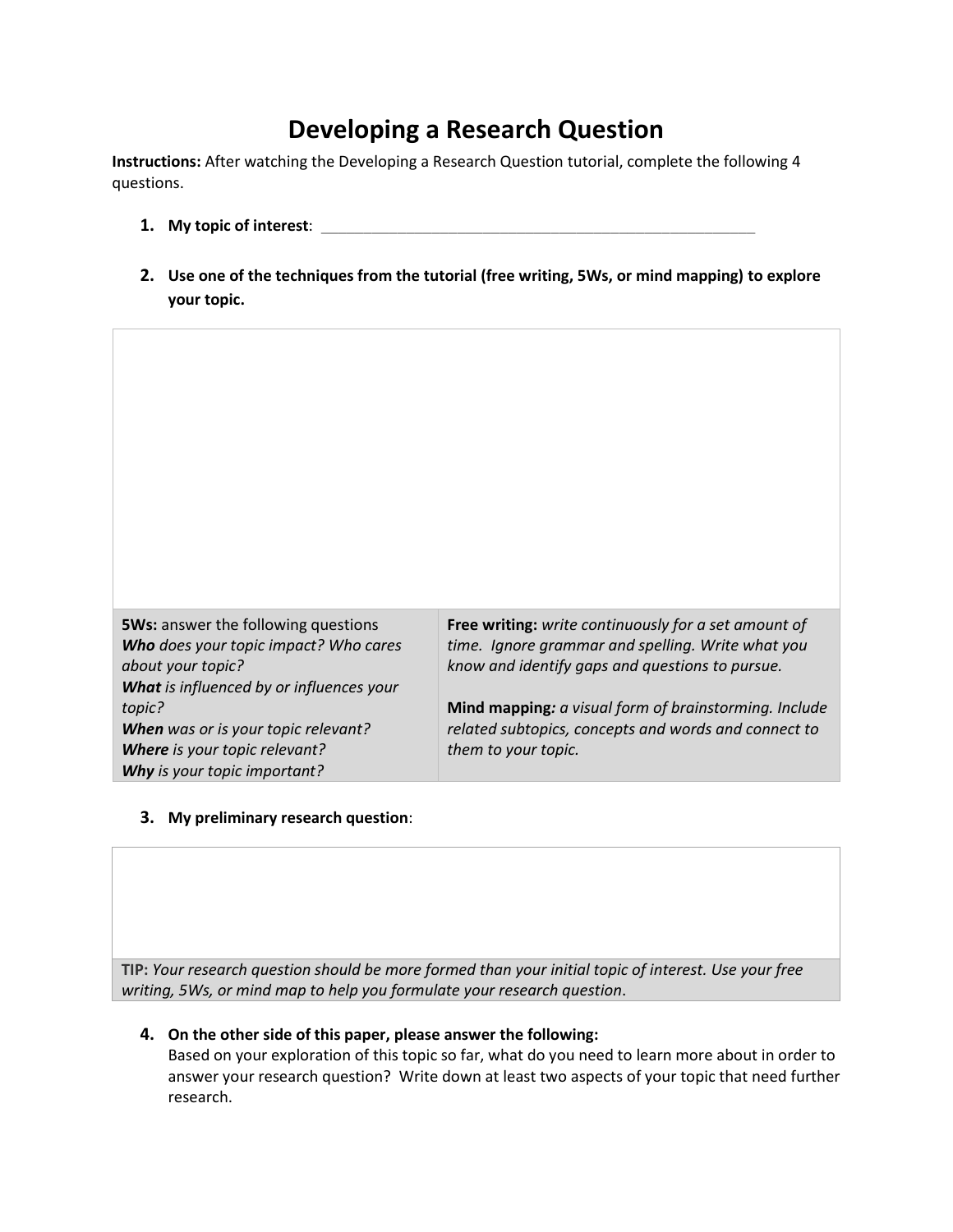**Appendix B: Rubric**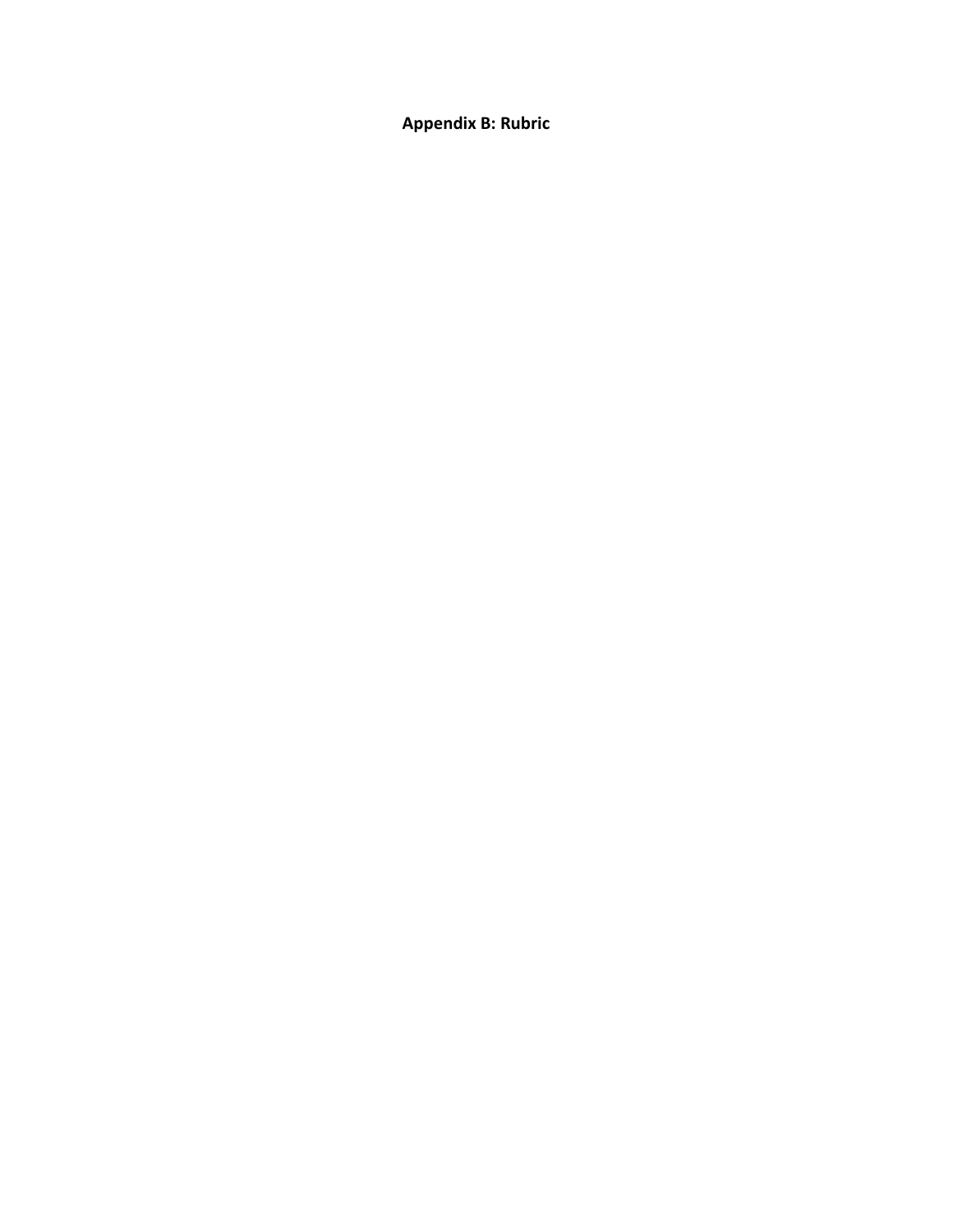## **Rubric for analyzing topic development worksheets**

|                                                                                                   | <b>Exemplary</b>                                                                                                                                                                                                                                                         | <b>Meets Expectations</b>                                                                                                                                                                                                                                                                                                                                                                  | <b>Beginning</b>                                                                                                                                                                                                                                                                      |
|---------------------------------------------------------------------------------------------------|--------------------------------------------------------------------------------------------------------------------------------------------------------------------------------------------------------------------------------------------------------------------------|--------------------------------------------------------------------------------------------------------------------------------------------------------------------------------------------------------------------------------------------------------------------------------------------------------------------------------------------------------------------------------------------|---------------------------------------------------------------------------------------------------------------------------------------------------------------------------------------------------------------------------------------------------------------------------------------|
| 1. Exploration<br>exercise includes<br>diverse aspects of the<br>topic of interest                | Many diverse concepts and subtopics<br>are represented, including who is<br>affected, what aspects of the topic<br>can be explored, when the topic was<br>relevant, or where the issue is<br>present. Includes 6 or more diverse<br>concepts with 3 or more W's present. | A number of diverse concepts and subtopics are<br>represented, but further development is required.<br>Student may be missing one or more topics<br>covering who, what, when or where. Includes at<br>least 3 diverse concepts with at least 2 W's present.                                                                                                                                | Very few diverse concepts or subtopics<br>are represented, and extensive<br>development is required. Student does<br>not specifically define various aspects<br>of their topic, including who, what,<br>when or where. Includes fewer than 3<br>diverse concepts or fewer than 2 W's. |
| 2. Topic of interest is<br>developed into a<br>preliminary research<br>question                   | Preliminary research question<br>incorporates at least two concepts or<br>subtopics from the exploration<br>exercise.                                                                                                                                                    | Preliminary research question incorporates at least<br>one concept or subtopic from the exploration<br>exercise.                                                                                                                                                                                                                                                                           | Preliminary research question doesn't<br>include any concepts from the<br>exploration exercise.                                                                                                                                                                                       |
| 3. Preliminary<br>research question is<br>researchable (is there<br>material about the<br>topic?) | Research question is able to be<br>challenged, examined, or analyzed by<br>a novice researcher with a variety of<br>readily available resources (both<br>scholarly and popular) in a feasible<br>amount of time.                                                         | Research question is able to be challenged,<br>examined, or analyzed by a novice researcher, but<br>there are potential issues around feasibility or<br>access of information resources. There may be too<br>much or too little information available on this<br>topic, only one kind of source that addresses this<br>topic (i.e. only popular), or other issues with time<br>and access. | Research question is not researchable<br>because the topic cannot be<br>challenged, examined, or analyzed by<br>resources readily available to a novice<br>researcher in a feasible amount of<br>time.                                                                                |
| 4. Response to<br>reflection question<br>demonstrates<br>understanding of<br>gaps in knowledge    | Two or more gaps in knowledge are<br>identified and are tied to concepts in<br>the exploration exercise or<br>preliminary research question.                                                                                                                             | At least one gap in knowledge is identified and tied<br>to concepts in the exploration exercise or<br>preliminary research question.                                                                                                                                                                                                                                                       | Gaps in knowledge are not identified or<br>are not tied to concepts in the<br>exploration exercise or preliminary<br>research question.                                                                                                                                               |

Notes:

- Score of 2 or 3 indicates satisfactory completion of the exercise. Most students should be working at a level of "2". Score of 3 indicates exemplary work.
- Score of "0" indicates that question was not answered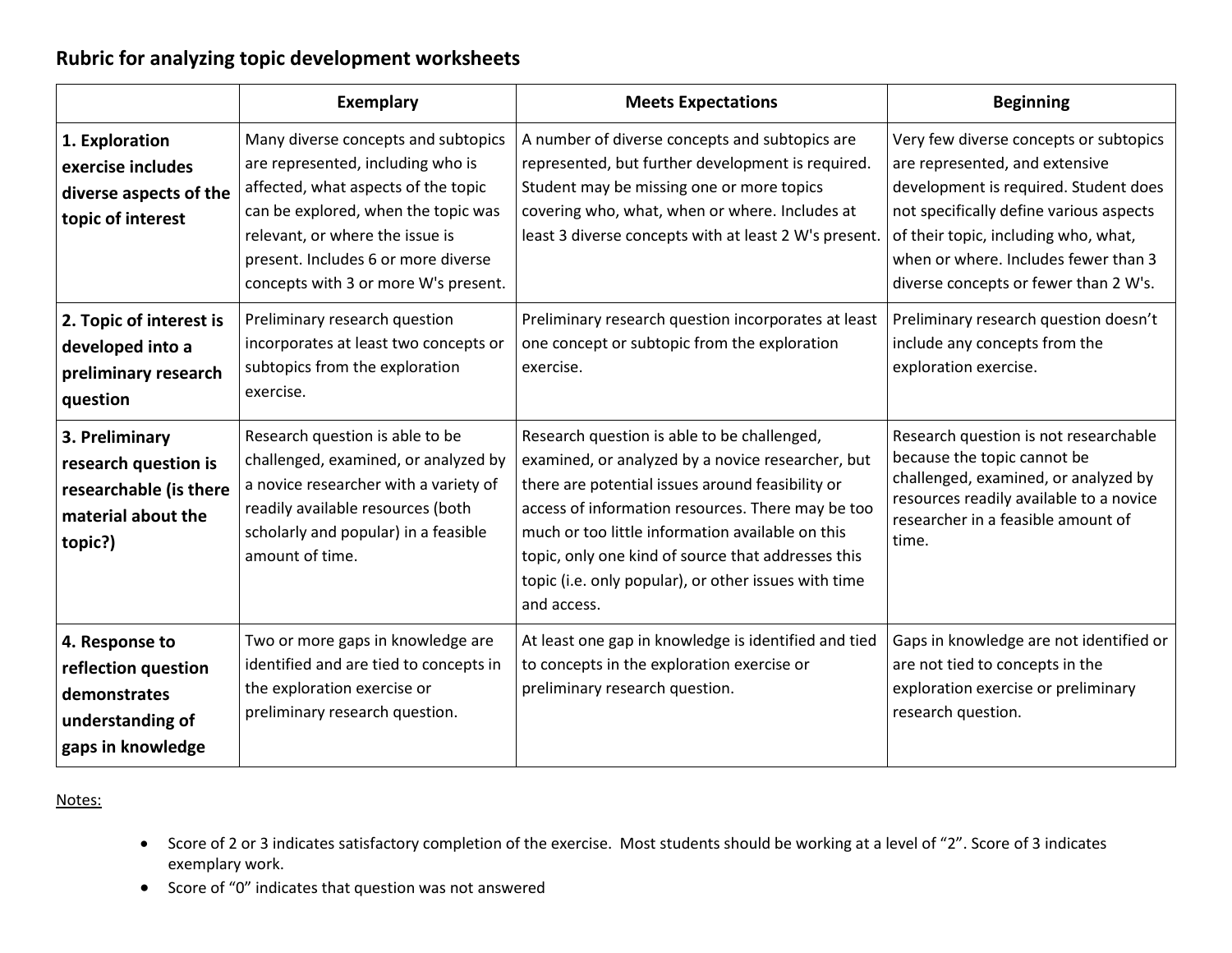## **Appendix C: Results**

Table 1: Criteria Average Scores

|                     | 5W's<br>$(n=89)$ | <b>Mind Mapping</b><br>$(n=22)$ | <b>Free Writing</b><br>$(n=25)$ | <b>All Techniques</b><br>$(n=136)$ |
|---------------------|------------------|---------------------------------|---------------------------------|------------------------------------|
| <b>Criterion 1</b>  | 2.48             | 2.64                            | 2.24                            | 2.46                               |
| <b>Criterion 2</b>  | 2.07             | 2.32                            | 1.92                            | 2.08                               |
| <b>Criterion 3</b>  | 2.10             | 2.18                            | 1.96                            | 2.09                               |
| <b>Criterion 4</b>  | 2.24             | 2.14                            | 1.96                            | 2.17                               |
| <b>All Criteria</b> | 2.22             | 2.32                            | 2.02                            | 2.20                               |

Table 2: Criteria Success Rates (%)

|                     | 5W's<br>(n= 89) | <b>Mind Mapping</b><br>$(n=22)$ | <b>Free Writing</b><br>$(n=25)$ | <b>All Techniques</b><br>$(n=136)$ |
|---------------------|-----------------|---------------------------------|---------------------------------|------------------------------------|
| <b>Criterion 1</b>  | $96\%$ (n=85)   | $100\%$ (n=22)                  | 84% (n=21)                      | 94% (n=128)                        |
| <b>Criterion 2</b>  | 79% (n=70)      | 86% (n=19)                      | 72% (n=18)                      | 79% (n=107)                        |
| <b>Criterion 3</b>  | 83% (n=74)      | 77% (n=17)                      | 80% (n=20)                      | 82% (n=111)                        |
| <b>Criterion 4</b>  | 85% (n=76)      | 77% (n=17)                      | 72% (n=18)                      | 82% (n=111)                        |
| <b>All Criteria</b> | 74% (n=66)      | 73% (n=16)                      | $60\%$ (n=15)                   | 71% (n=97)                         |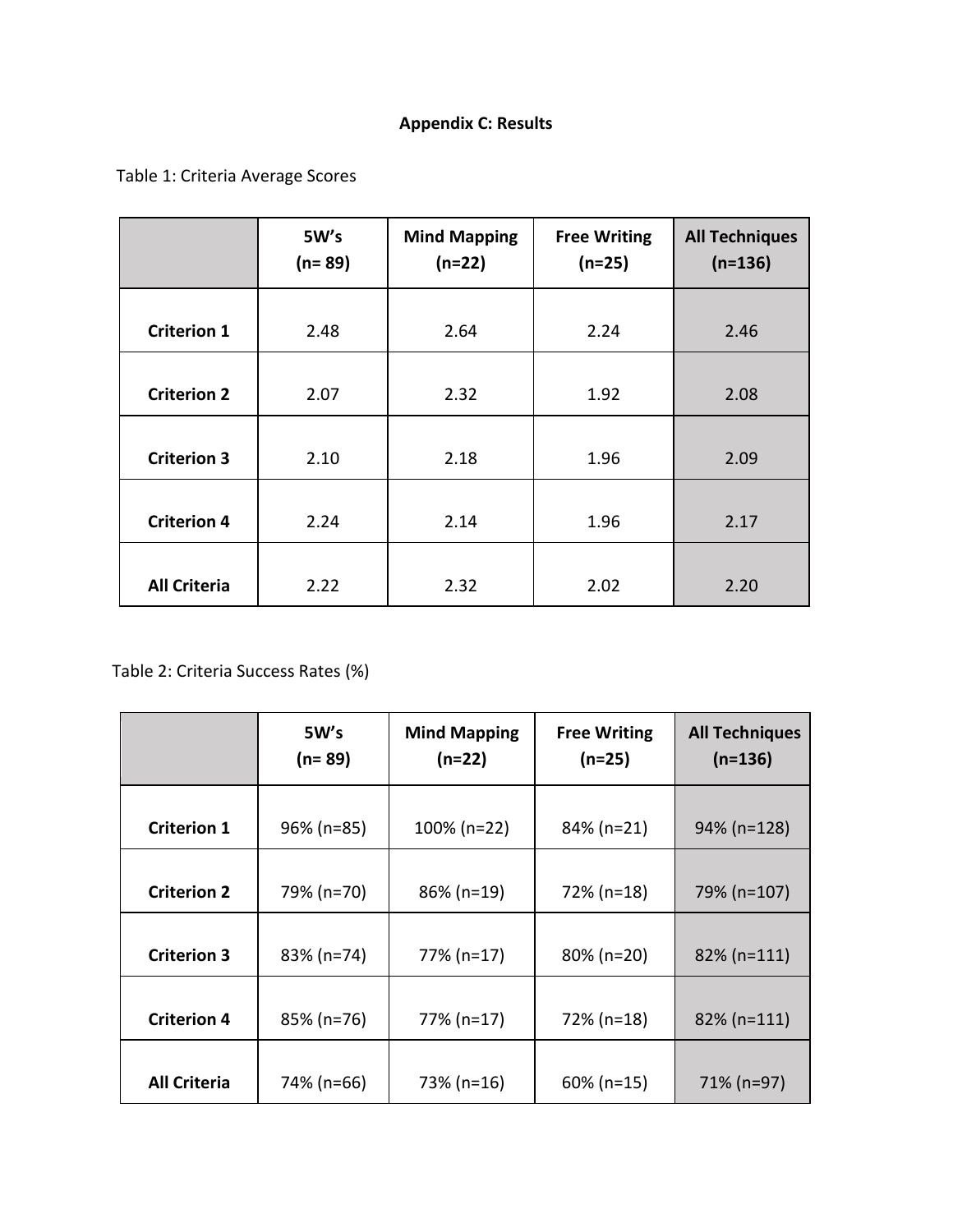Table 3: Criteria Exemplary Rates (%)

|                     | 5W's<br>(n= 89) | <b>Mind Mapping</b><br>$(n=22)$ | <b>Free Writing</b><br>$(n=25)$ | <b>All Techniques</b><br>$(n=136)$ |
|---------------------|-----------------|---------------------------------|---------------------------------|------------------------------------|
| <b>Criterion 1</b>  | 53% (n=47)      | 64% (n=14)                      | $44\%$ (n=11)                   | 53% (n=72)                         |
| <b>Criterion 2</b>  | 29% (n=26)      | 45% (n=10)                      | $24\%$ (n=6)                    | $30\%$ (n=41)                      |
| <b>Criterion 3</b>  | 28% (n=25)      | $41\%$ (n=9)                    | $16\%$ (n=4)                    | $28\%$ (n=38)                      |
| <b>Criterion 4</b>  | 44% (n=39)      | $50\%$ (n=11)                   | $36\%$ (n=9)                    | 43% (n=58)                         |
| <b>All Criteria</b> | $11\%$ (n=10)   | $32\%$ (n=7)                    | 4% ( $n=1$ )                    | $13\%$ (n=18)                      |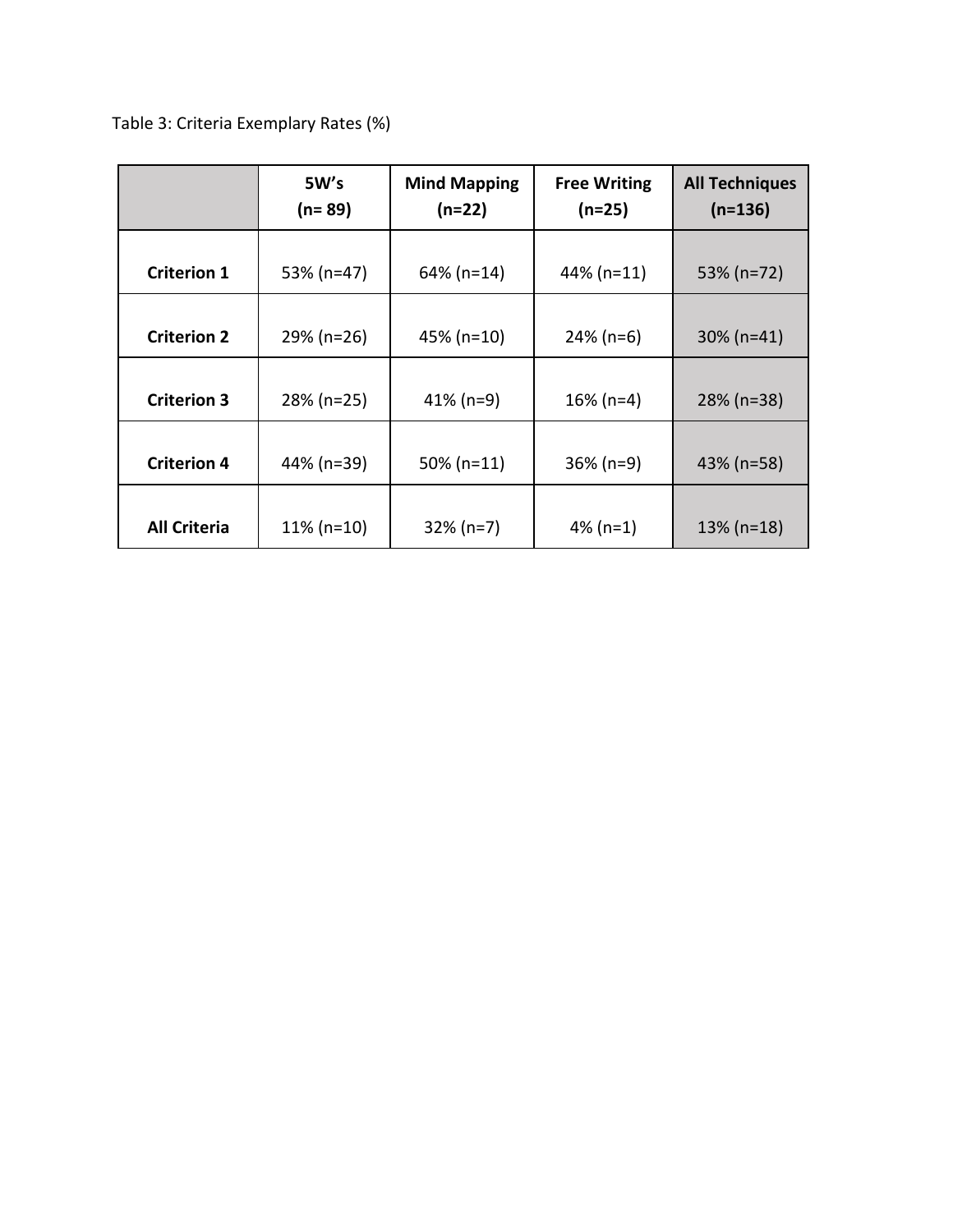## **Appendix D: Rubric Correlation Analysis**

Table 1: All Techniques (n=136)

|             | Criterion 1 | Criterion 2 | Criterion 3 | Criterion 4 |
|-------------|-------------|-------------|-------------|-------------|
| Criterion 1 |             |             |             |             |
| Criterion 2 | 0.498509    |             |             |             |
| Criterion 3 | 0.261194    | 0.555150    |             |             |
| Criterion 4 | 0.183870    | 0.152394    | 0.244681    | 1           |

## Table 2: 5W's (n=89)

|             | Criterion 1 | Criterion 2 | Criterion 3 | Criterion 4 |
|-------------|-------------|-------------|-------------|-------------|
| Criterion 1 |             |             |             |             |
| Criterion 2 | 0.424514    |             |             |             |
| Criterion 3 | 0.326677    | 0.656713    |             |             |
| Criterion 4 | 0.158273    | 0.102761    | 0.232404    |             |

### Table 3: Mind Mapping (n=22)

|             | Criterion 1 | Criterion 2 | Criterion 3 | Criterion 4 |
|-------------|-------------|-------------|-------------|-------------|
| Criterion 1 |             |             |             |             |
| Criterion 2 | 0.748819    |             |             |             |
| Criterion 3 | 0.541908    | 0.562595    | 1.          |             |
| Criterion 4 | 0.454999    | 0.371432    | 0.246568    |             |

## Table 4: Free Writing (n=25)

|             | Criterion 1 | Criterion 2 | Criterion 3 | Criterion 4 |
|-------------|-------------|-------------|-------------|-------------|
| Criterion 1 |             |             |             |             |
| Criterion 2 | 0.523586    |             |             |             |
| Criterion 3 | $-0.144487$ | 0.161165    |             |             |
| Criterion 4 | 0.060991    | 0.096561    | 0.264801    |             |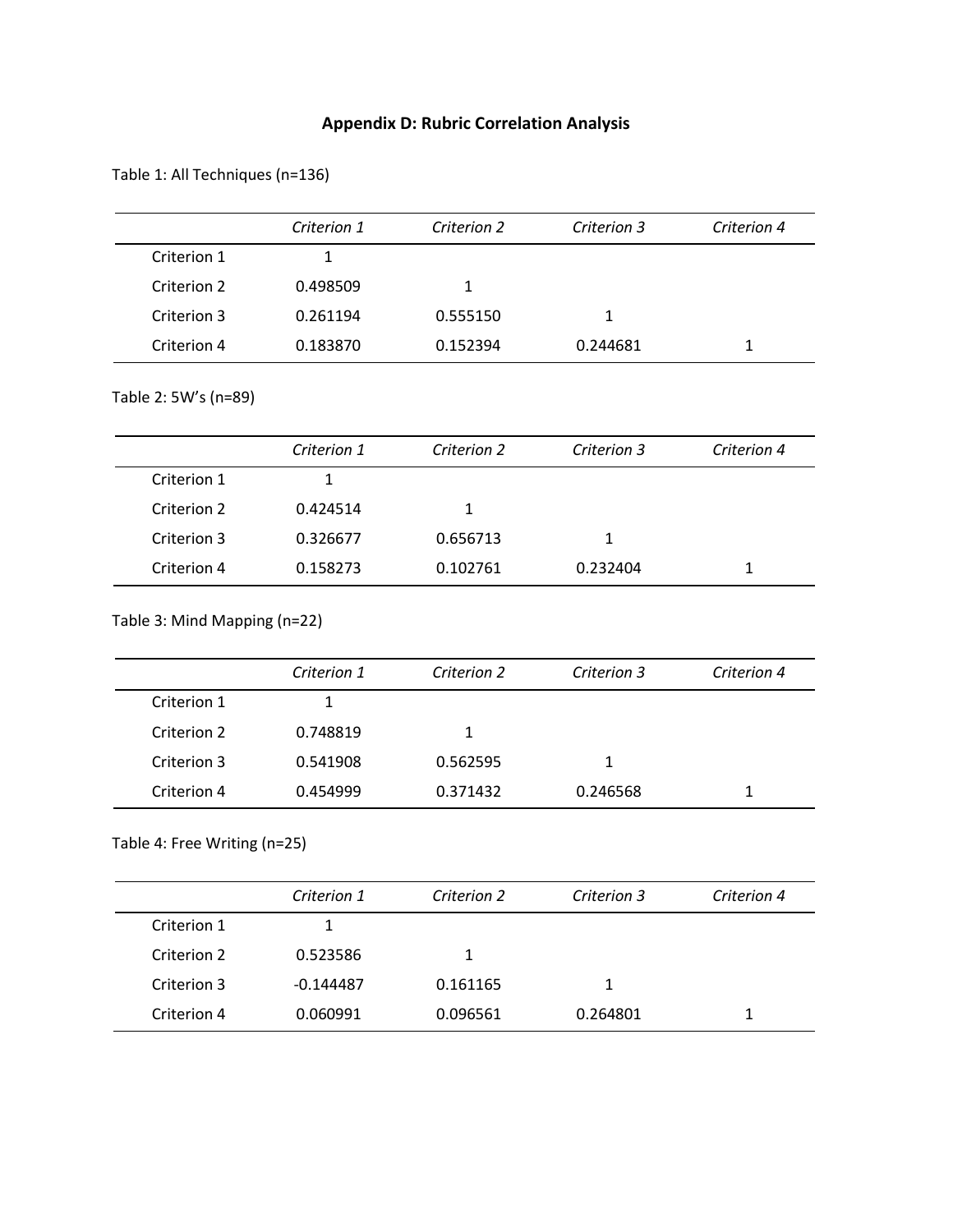**Appendix E: Revised Developing a Research Question Worksheet**